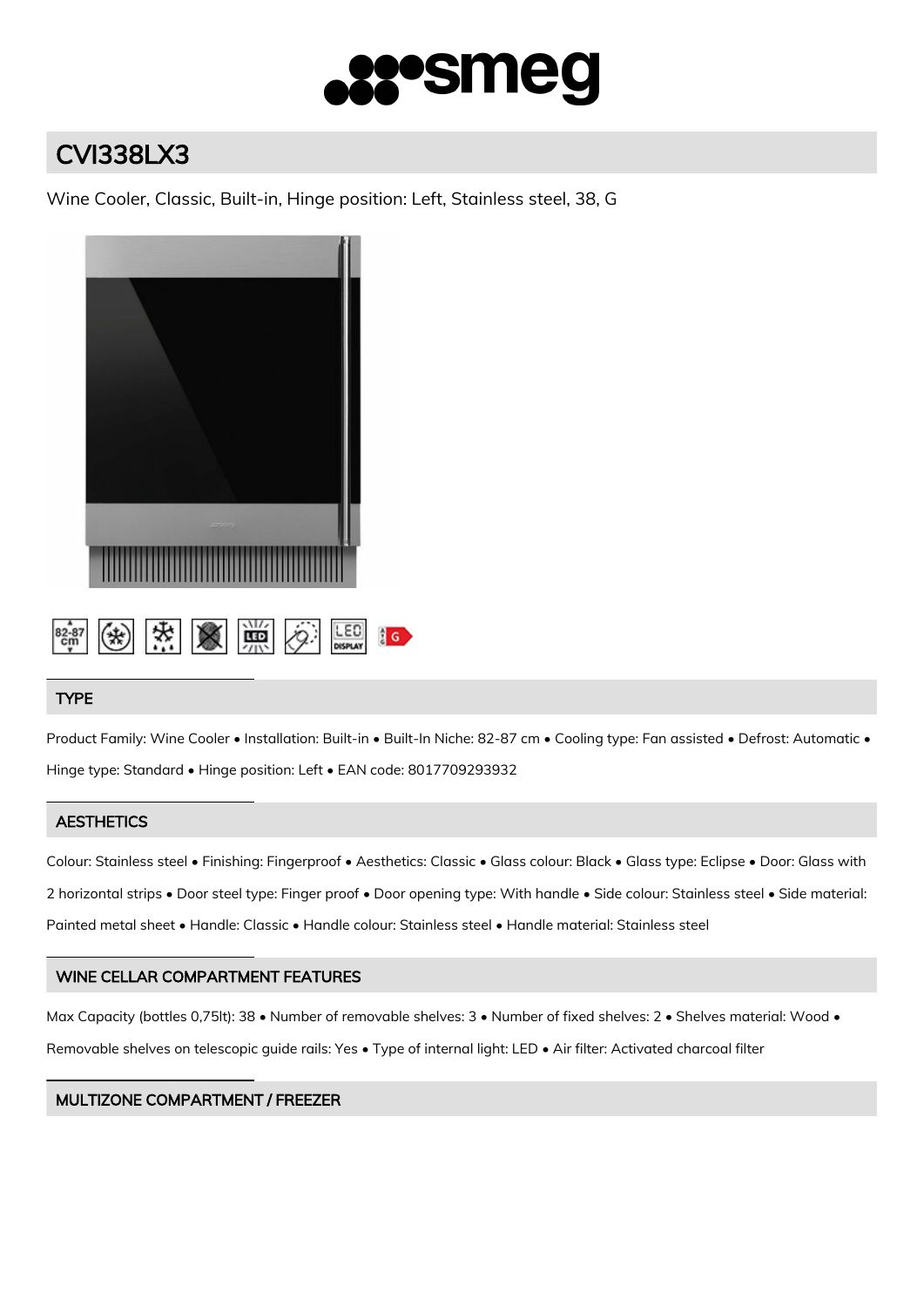#### PROGRAMS / FUNCTIONS

Controls: Inner, in the cellar compartment • Control setting: Touch control • Display: LED • Power on lamp: Yes • Functions display: Temperature alarm, Temperature value • Door open alarm: Yes • Fan forced ON: Yes • Lighting forced ON: In a maximum period • Control lock: Yes • Temperature Alarm: Yes

#### TECHNICAL FEATURES

Anti-UV door glass: Yes • Adjustable temperature zones: 2 • Independent cooling systems: 2 • Number of door glasses: 2 • Temperature range: 5-20 °C • Integrated heating element: Yes • Adjustable feet: 2 Front + 2 Rear • Type of temperature control: Electronic • Number of compressors: 1 • Compressor type: Low vibration compressor • Metal panel on the back of the fridge: Metal

#### PERFORMANCE / ENERGY LABEL NEW

Annual energy consumption: 140 KWh/year • Energy efficiency class: G • Airborne acoustical noise emission class: C • Total volume: 114 l • Sum of the volumes of the chill compartment(s) and the unfrozen compartment(s): 114 l • Climatic class: SN, N, ST • EEI: 165 %

#### ELECTRICAL CONNECTION

Nominal power: 40 W • Voltage (V): 220-240 V • Frequency (Hz): 50 Hz • Power supply cable length: 150 cm

#### ALSO AVAILABLE

# LOGISTIC INFORMATION

Dimensions of the product HxWxD (mm): 825x595x566 • Width: 595 mm • Product width with maximum doors opening: 693 mm • Depth without handle: 566 mm • Height with feet: 820 mm • Net weight (kg): 54.600 kg • Gross weight (kg): 59.800 kg